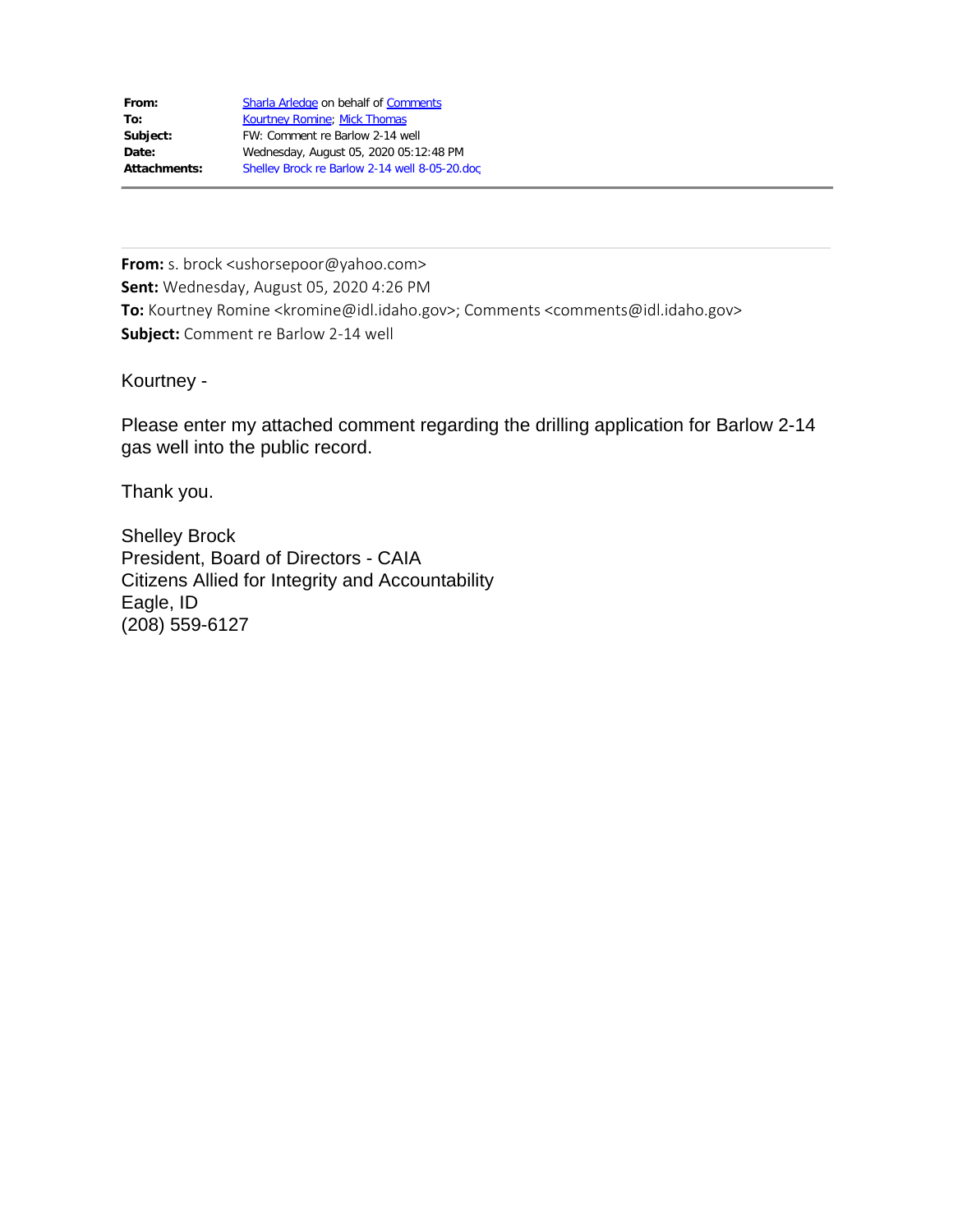**From:** s. brock **To:** Kourtney Romine

**Subject:** Barlow 2-14 hydrocarbon well **Date:** Wednesday, August 5, 2020

Idaho Department of Lands Attn: Mick Thomas 300 N 6th Street P O Box 83720 Boise, ID 83720

I am writing on behalf of Citizens Allied for Integrity and Accountability, and *all* Idaho citizens to **request that you deny** the application by Snake River Oil and Gas, LLC, to drill the Barlow 2- 14 oil/gas well on the banks, and in the flood plain, of the Payette River in Section 14 of Payette County.

Public records show that drilling and completion operations on the Barlow 1-14 well constructed in that same area in early 2018, were a monumental headache for operators, requiring repeated completion attempts before it was shut-in early that year. Reports are that it remains unstable and would need a lot more work to even attempt to bring it into production. Now Snake River Oil and Gas is proposing drilling a second hydrocarbon well a mere 20 feet from the Barlow 1-14. In the new drilling application the Barlow 2-14 is classified as a 'tight hole'. The industry defines a tight hole as *"….a section of a wellbore where drilling tools with large diameters face resistance. It is basically an open hole. Stabilizers, drill collars, drill pipe, tool joints or parts of a drill string face resistance when a driller drills through a tight hole".* In other words: complicated and problematic. Given the problems already encountered during drilling in this area of challenging subsurface formations, allowing SROG to attempt to drill a second well just 20 feet away from the first one, could monumentally increase the risks of contamination to aquifers and to the iconic Payette River – source of drinking water for the entire Fruitland community just downstream.

In addition to the details above, the proposed drilling of the Barlow 2-14 just 20 feet from the existing Barlow 1-14 seems to clearly violate state code 47-317(3) b, which mandates the following:

(i) No gas well shall be drilled less than nine hundred ninety (990) feet from any other well drilling to and capable of producing gas from the same pool; and (ii) No gas well shall be completed in a known pool unless it is located more than nine hundred ninety (990) feet from any other well completed in and capable of producing gas from the same pool.

Furthermore, public records show that there are over 350 domestic water wells in the immediate impact zone of this proposed well. Every one of those water wells is vulnerable to contamination from drilling and completion operations, including: leaks, spills and unauthorized dumping of hazardous chemicals, naturally occurring radioactive materials, heavy metals and toxic carcinogenic substances like Benzene and Toluene – all of which wastewater reports obtained from IDEQ confirms are coming from these wells - along with potential methane migration. IDAPA rules only require baseline testing of 2 domestic water sources within a very short radius of hydrocarbon wells. Since the use of mandatory non-radioactive chemical tracers specific to each hydrocarbon well is not mandated by the state, the other 300 plus homes (over 1,000 citizens), will have no recourse to prevent, or litigate for, damages if and when their water is contaminated, as has happened so many times in other oil and gas producing communities across the US. I would venture a guess that few among them could afford the \$600 - \$800 it would cost to have their own baseline testing performed by an independent third party so that it will hold up in court.

The abysmal bonding amounts required by the state of Idaho offer little to no compensation if the aquifers, river and water source for Fruitland and other downstream communities become polluted, or there is a fire or explosion at the well site or involving any of the other equally